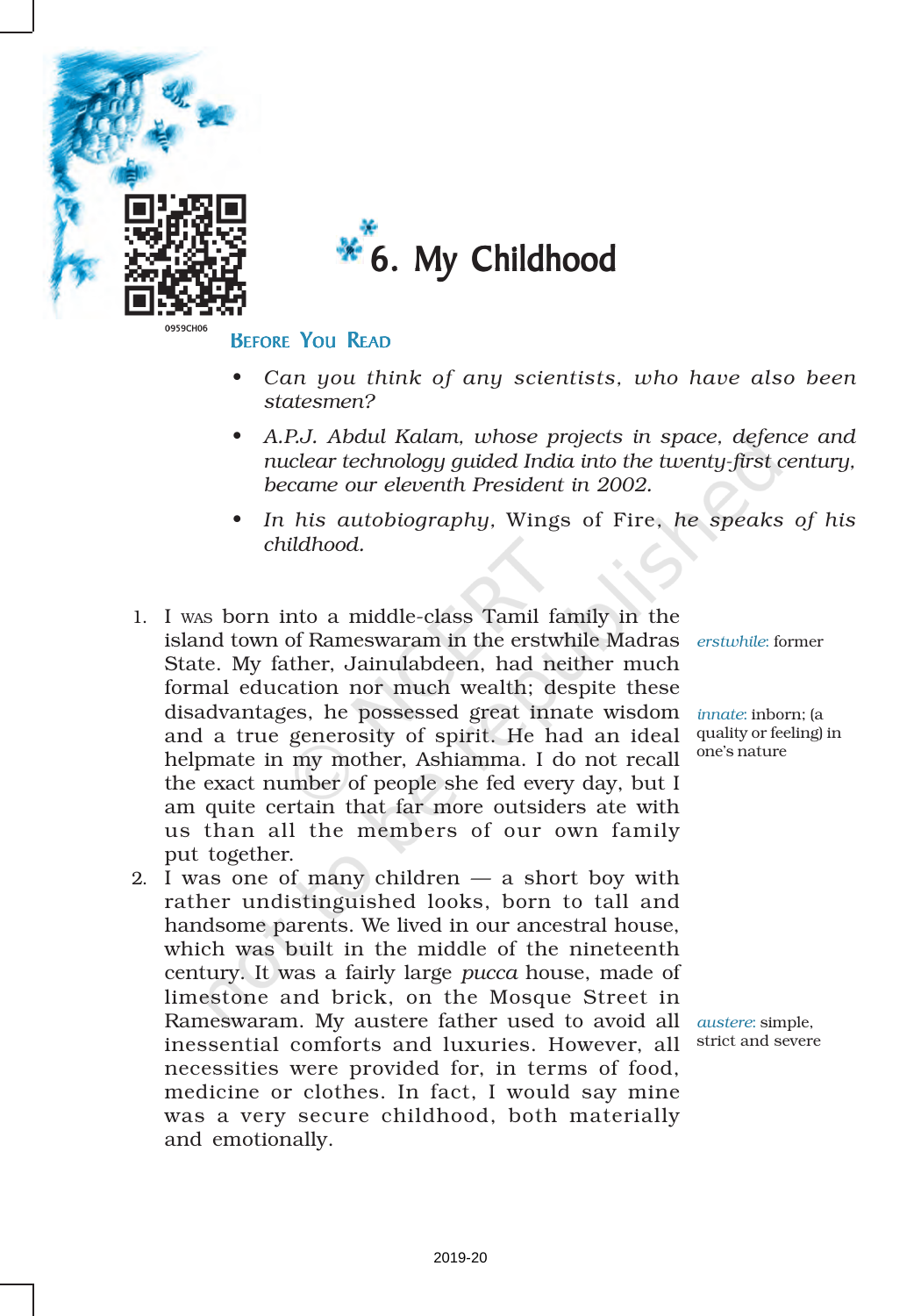



- 3. The Second World War broke out in 1939, when I was eight years old. For reasons I have never been able to understand, a sudden demand for tamarind seeds erupted in the market. I used to collect the seeds and sell them to a provision shop on Mosque Street. A day's collection would fetch me the princely *princely sum*: sum of one anna. My brother-in-law Jallaluddin generous amount would tell me stories about the War which I would later attempt to trace in the headlines in *Dinamani*. Our area, being isolated, was completely unaffected by the War. But soon India was forced to join the Allied Forces and something like a state of *Allied Forces*:the emergency was declared. The first casualty came in the form of the suspension of the train halt at Rameswaram station. The newspapers now had to World War be bundled and thrown out from the moving train on the Rameswaram Road between Rameswaram and Dhanuskodi. That forced my cousin Samsuddin, who distributed newspapers in Rameswarm, to look for a helping hand to catch the bundles and, as if naturally, I filled the slot. Samsuddin helped me earn my first wages. Half a century later, I can still feel the surge of pride in earning my own money for the first time.
- 4. Every child is born, with some inherited characteristics, into a specific socio-economic and emotional environment, and trained in certain ways by figures of authority. I inherited honesty and selfdiscipline from my father; from my mother, I inherited faith in goodness and deep kindness and so did my three brothers and sister. I had three close friends in my childhood — Ramanadha Sastry, Aravindan and Sivaprakasan. All these boys were from orthodox Hindu Brahmin families. As children, none of us ever felt any difference amongst ourselves because of our religious differences and upbringing. In fact, Ramanadha Sastry was the son of Pakshi Lakshmana Sastry, the high priest of the Rameswaram temple. Later, he took over the priesthood of the Rameswaram temple from his

(here, ironic)

*anna:* an old Indian coin, worth about six paise

armies of U.K., U.S.A. and Russia during the Second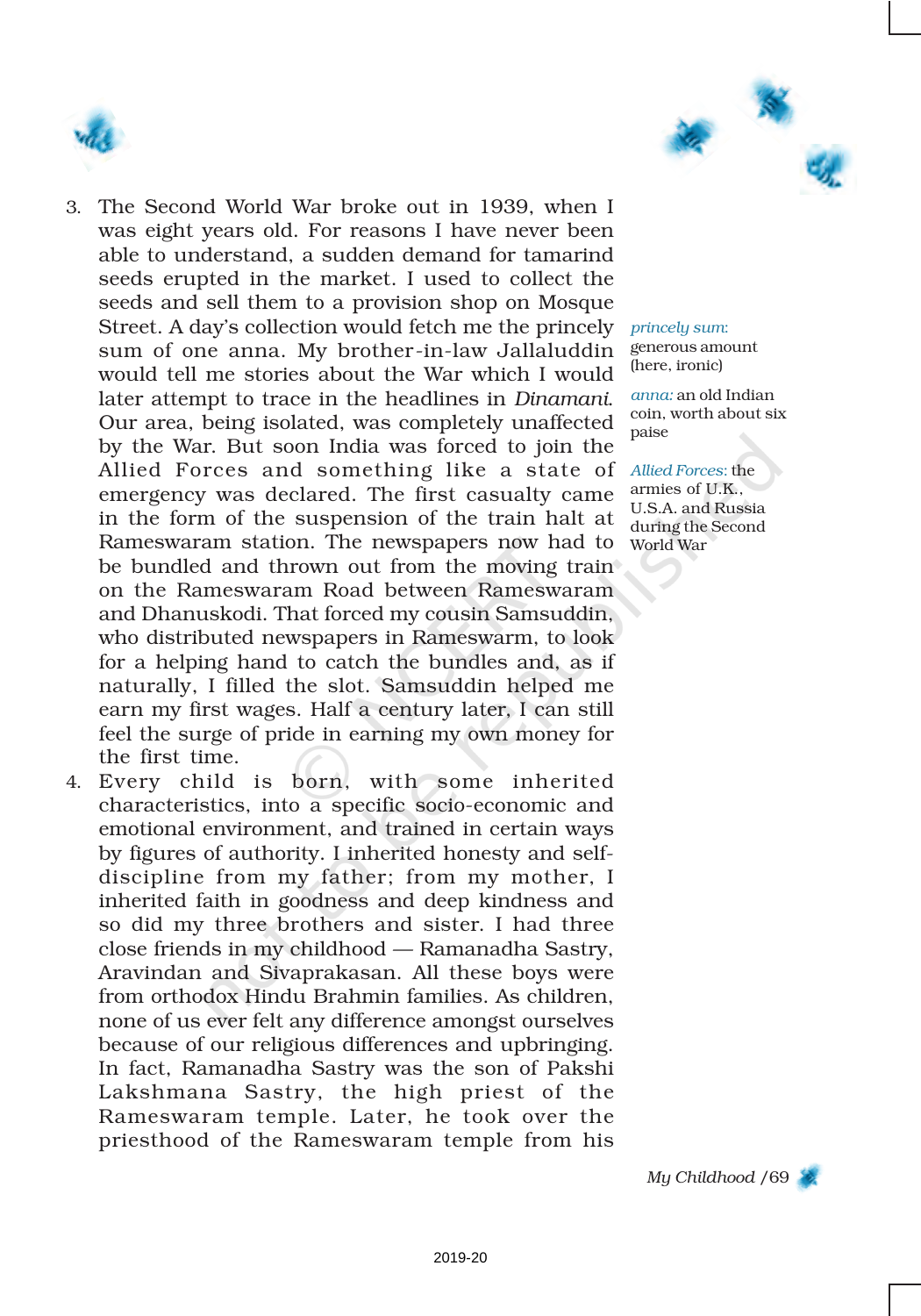

*Our family used to arrange boats for carrying idols of the Lord from the temple to the marriage site.*

father; Aravindan went into the business of arranging transport for visiting pilgrims; and Sivaprakasan became a catering contractor for the Southern Railways.

- 5. During the annual Shri Sita Rama Kalyanam ceremony, our family used to arrange boats with a special platform for carrying idols of the Lord from the temple to the marriage site, situated in the middle of the pond called Rama Tirtha which was near our house. Events from the *Ramayana* and from the life of the Prophet were the bedtime stories my mother and grandmother would tell the children in our family.
- 6. One day when I was in the fifth standard at the Rameswaram Elementary School, a new teacher came to our class. I used to wear a cap which marked me as a Muslim, and I always sat in the front row next to Ramanadha Sastry, who wore the

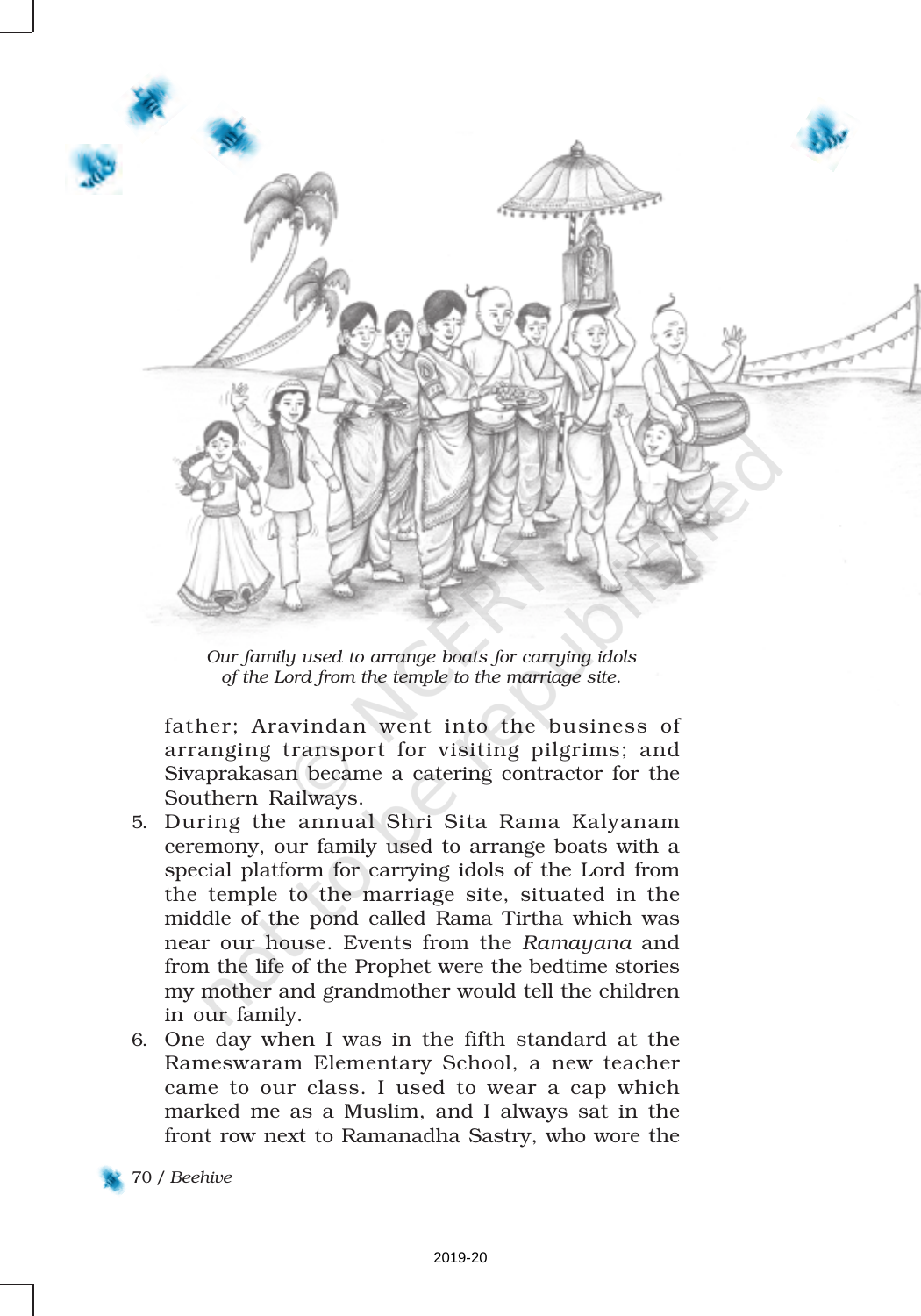

sacred thread. The new teacher could not stomach a Hindu priest's son sitting with a Muslim boy. In accordance with our social ranking as the new teacher saw it, I was asked to go and sit on the back bench. I felt very sad, and so did Ramanadha Sastry. He looked utterly downcast as I shifted to my seat in the last row. The image of him weeping when I shifted to the last row left a lasting impression on me.

behaviour, but the strong sense of conviction *conviction*: a strong 7. After school, we went home and told our respective parents about the incident. Lakshmana Sastry summoned the teacher, and in our presence, told the teacher that he should not spread the poison of social inequality and communal intolerance in the minds of innocent children. He bluntly asked the teacher to either apologise or quit the school and the island. Not only did the teacher regret his Lakshmana Sastry conveyed ultimately reformed this young teacher.

*could not stomach*: could not tolerate

*downcast*: sad or depressed

opinion or belief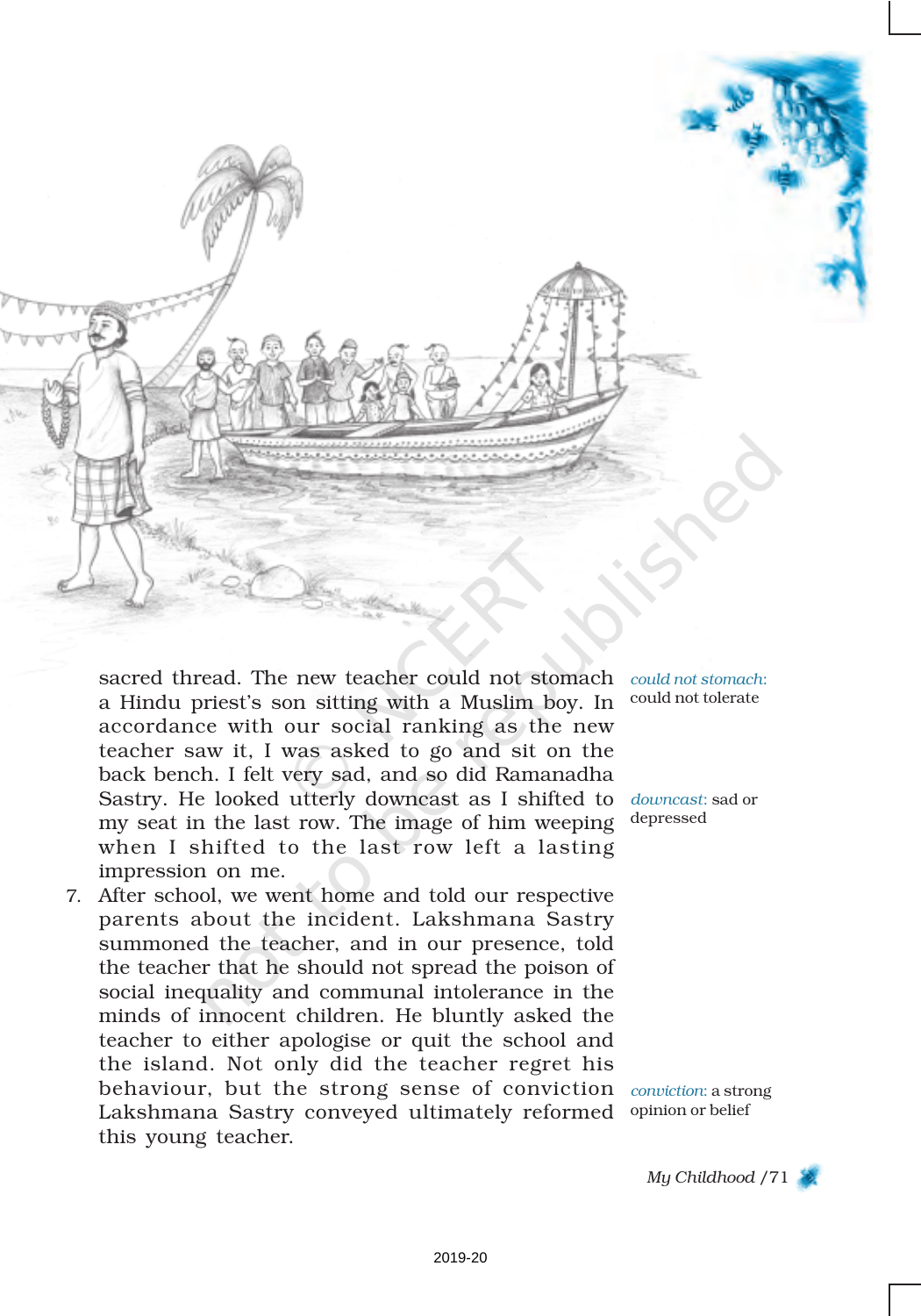

*I always sat in the front row next to Ramanadha Sastry.*

- 8. On the whole, the small society of Rameswaram was very rigid in terms of the segregation of different social groups. However, my science teacher Sivasubramania Iyer, though an orthodox Brahmin with a very conservative wife, was something of a rebel. He did his best to break social barriers so that people from varying backgrounds could mingle easily. He used to spend hours with me and would say, "Kalam, I want you to develop so that you are on par with the highly educated people of the big cities."
- 9. One day, he invited me to his home for a meal. His wife was horrified at the idea of a Muslim boy being invited to dine in her ritually pure kitchen. She *ritually pure*: kept refused to serve me in her kitchen. Sivasubramania protected from all Iyer was not perturbed, nor did he get angry with his wife, but instead, served me with  $_{\rm of \, religion}$

outside influences for the observances

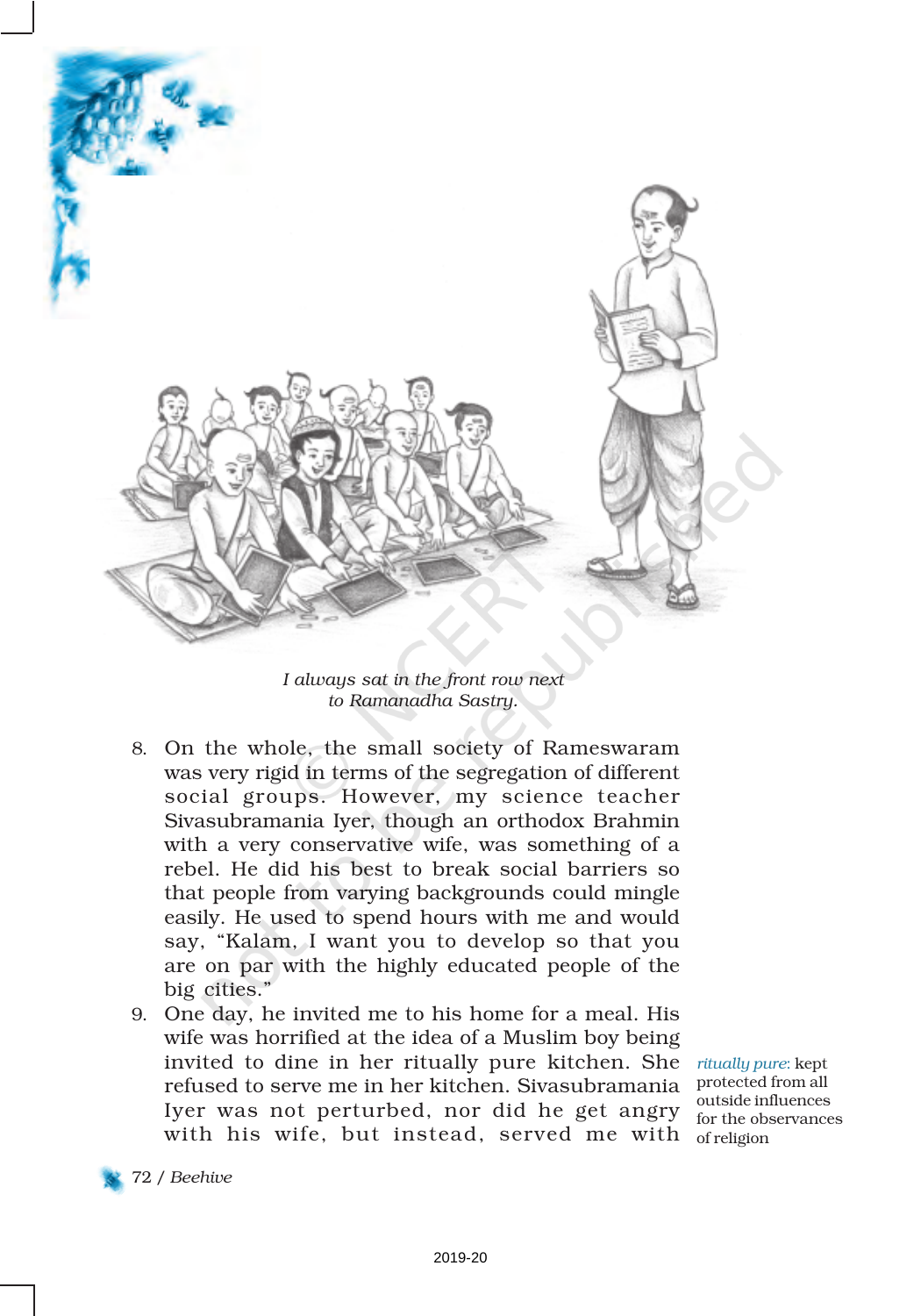



his own hands and sat down beside me to eat his meal. His wife watched us from behind the kitchen door. I wondered whether she had observed any difference in the way I ate rice, drank water or cleaned the floor after the meal. When I was leaving his house, Sivasubramania Iyer invited me to join him for dinner again the next weekend. Observing my hesitation, he told me not to get upset, saying, "Once you decide to change the system, such problems have to be confronted." When I visited his house the next week, Sivasubramania Iyer's wife took me inside her kitchen and served me food with her own hands.

10. Then the Second World War was over and India's freedom was imminent. "Indians will build their own India," declared Gandhiji. The whole country was filled with an unprecedented optimism. I asked my father for permission to leave Rameswaram and study at the district headquarters in Ramanathapuram.



*Sivasubramania Iyer's wife took me inside her kitchen and served me food.*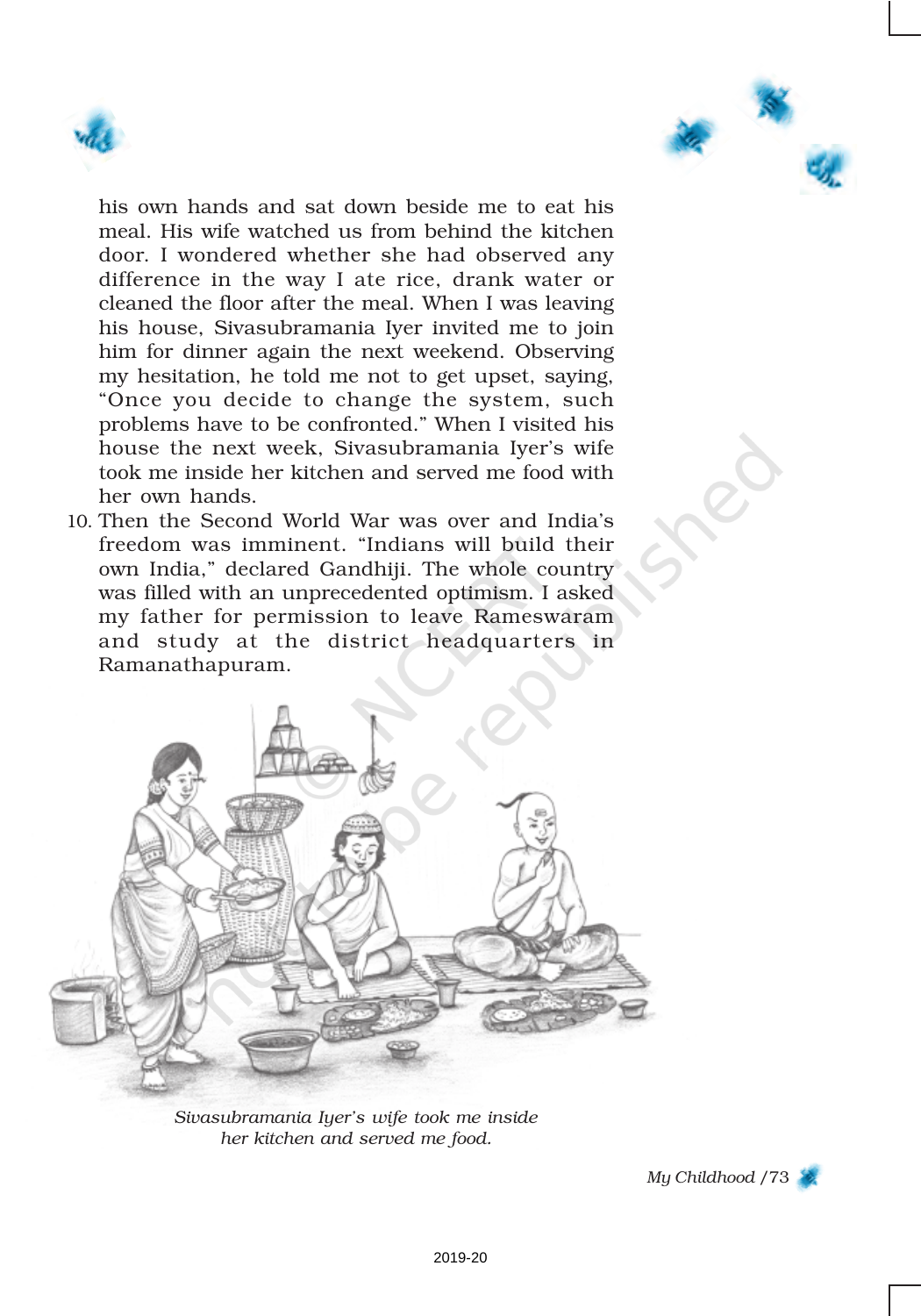



11. He told me as if thinking aloud, "Abul ! I know you have to go away to grow. Does the seagull not fly across the sun, alone and without a nest?" He quoted Khalil Gibran to my hesitant mother, "Your children are not your children. They are the sons and daughters of Life's longing for itself. They come through you but not from you. You may give them your love but not your thoughts. For they have their own thoughts."

> A.P.J. ABDUL KALAM [an extract from *Wings of Fire*]



*Activity*

Find Dhanuskodi and Rameswaram on the map. What language(s) do you think are spoken there? What languages do you think the author, his family, his friends and his teachers spoke with one another?



74 / *Beehive*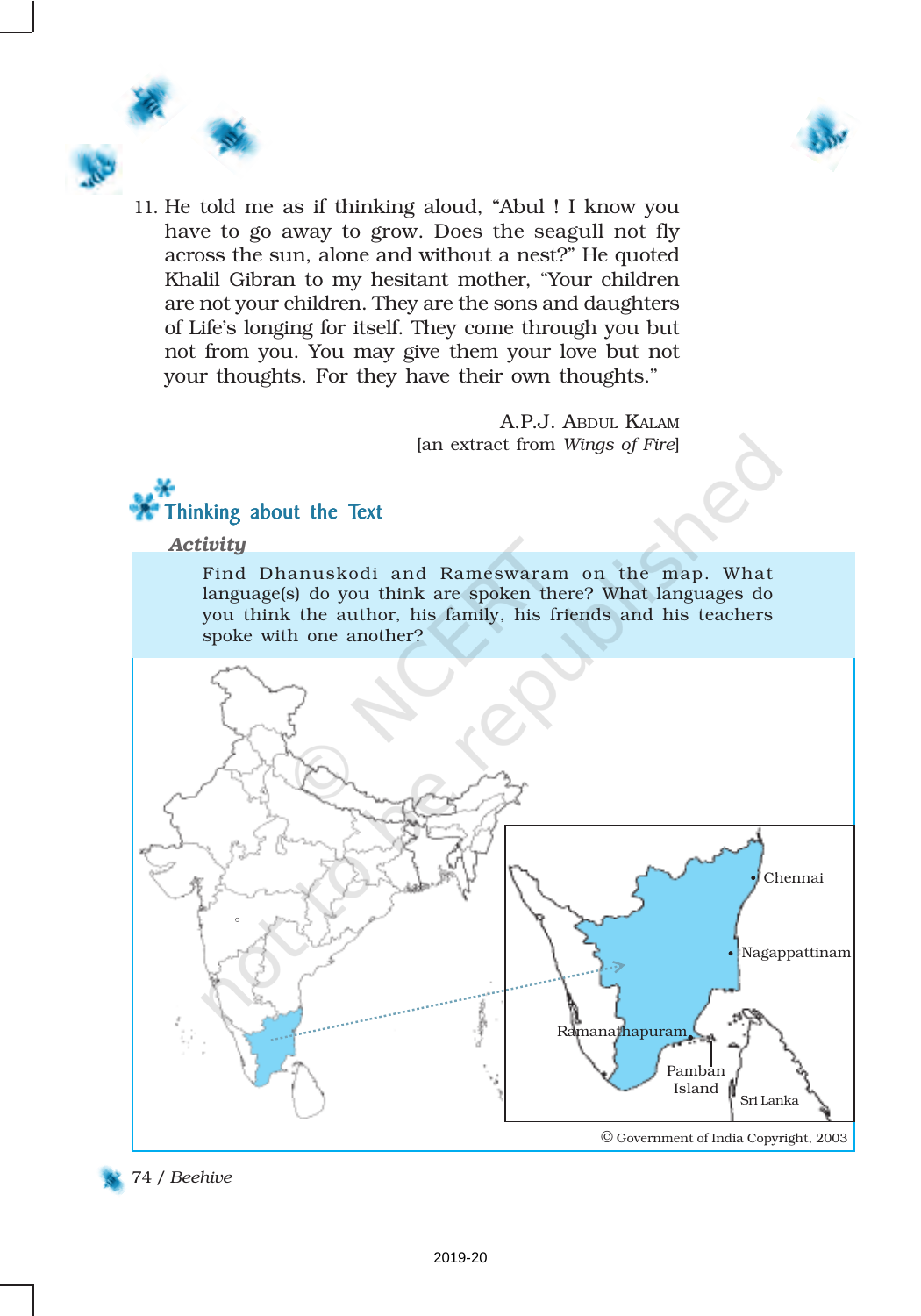I. Answer these questions in one or two sentences each.

- 1. Where was Abdul Kalam's house?
- 2. What do you think *Dinamani* is the name of? Give a reason for your answer.
- 3. Who were Abdul Kalam's school friends? What did they later become?
- 4. How did Abdul Kalam earn his first wages?
- 5. Had he earned any money before that? In what way?

II. Answer each of these questions in a short paragraph (about 30 words)

- 1. How does the author describe: (i) his father, (ii) his mother, (iii) himself?
- 2. What characteristics does he say he inherited from his parents?
- III. Discuss these questions in class with your teacher and then write down your answers in two or three paragraphs each.
	- 1. "On the whole, the small society of Rameswaram was very rigid in terms of the segregation of different social groups," says the author.
		- (i) Which social groups does he mention? Were these groups easily identifiable (for example, by the way they dressed)?
		- (ii) Were they aware only of their differences or did they also naturally share friendships and experiences? (Think of the bedtime stories in Kalam's house; of who his friends were; and of what used to take place in the pond near his house.)
		- (iii) The author speaks both of people who were very aware of the differences among them and those who tried to bridge these differences. Can you identify such people in the text?
		- (iv) Narrate two incidents that show how differences can be created, and also how they can be resolved. How can people change their attitudes?
	- 2. (i) Why did Abdul Kalam want to leave Rameswaram?
		- (ii) What did his father say to this?
		- (iii) What do you think his words mean? Why do you think he spoke those words?



I. Find the sentences in the text where these words occur:

erupt surge trace undistinguished casualty

Look these words up in a dictionary which gives examples of how they are used. Now answer the following questions.

1. What are the things that can *erupt*? Use examples to explain the various meanings of *erupt*. Now do the same for the word *surge.* What things can *surge*?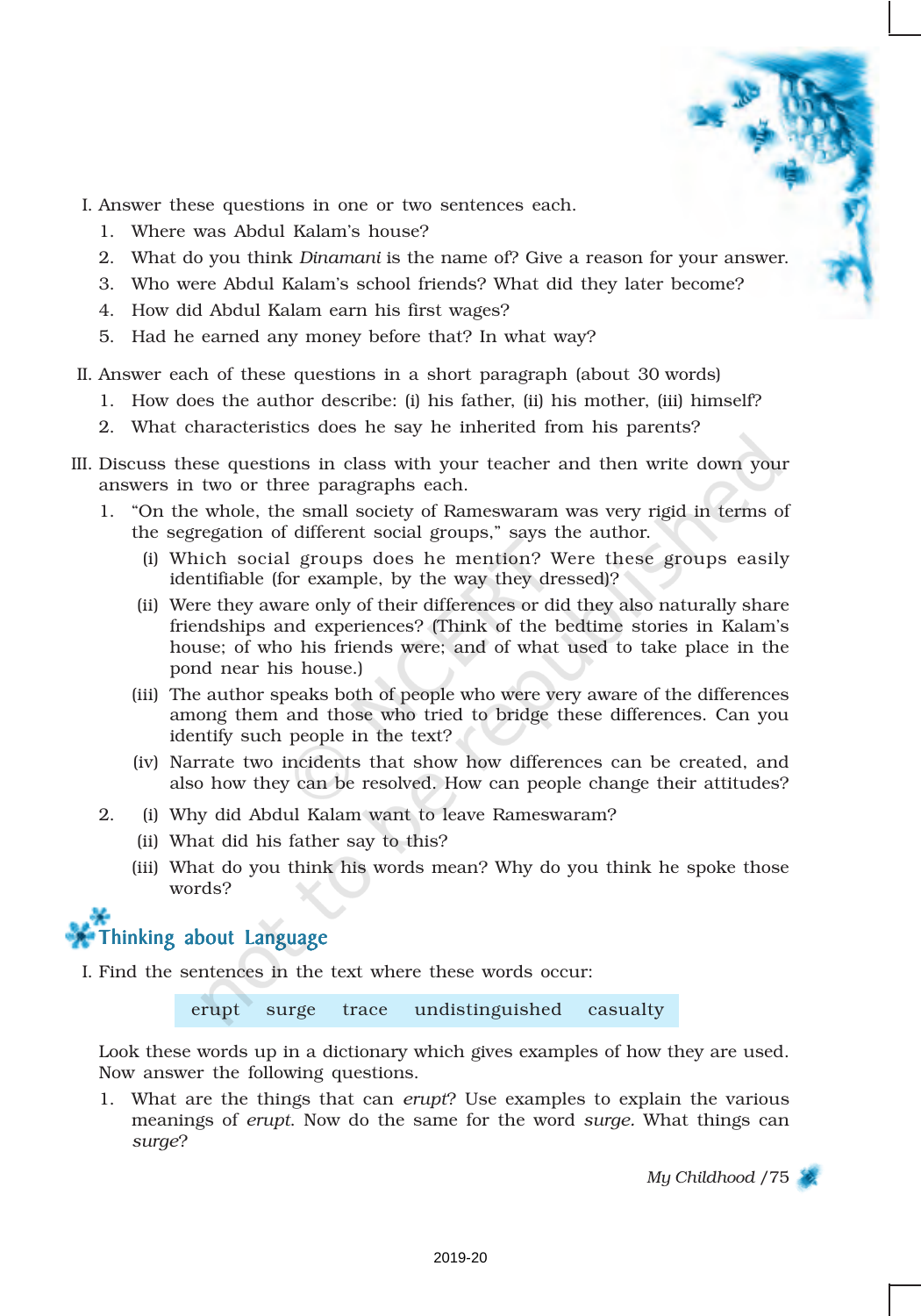- 2. What are the meanings of the word *trace* and which of the meanings is closest to the word in the text?
- 3. Can you find the word *undistinguished* in your dictionary? (If not, look up the word *distinguished* and say what *undistinguished* must mean.)
- II. 1. Match the phrases in Column A with their meanings in Column B.

| A                         |     |                                                            |
|---------------------------|-----|------------------------------------------------------------|
| broke out                 |     | (a) an attitude of kindness, a readiness to<br>give freely |
| (ii) in accordance with   |     | (b) was not able to tolerate                               |
| (iii) a helping hand      |     | (c) began suddenly in a violent way                        |
| (iv) could not stomach    |     | (d) assistance                                             |
| (v) generosity of spirit  |     | (e) persons with power to make decisions                   |
| (vi) figures of authority | (f) | according to a particular rule, principle,<br>or system    |

- 2. Study the words in italics in the sentences below. They are formed by prefixing *un* – or *in* – to their antonyms (words opposite in meaning).
	- I was a short boy with rather *undistinguished* looks. (*un* + distinguished)
	- My austere father used to avoid all *inessential* comforts.(*in* + essential)
	- The area was completely *unaffected* by the war.(*un* + affected)
	- He should not spread the poison of social *inequality* and communal *intolerance*. (*in* + equality, *in* + tolerance)

Now form the opposites of the words below by prefixing *un*- or *in*-. The prefix *in*can also have the forms *il*-, *ir*-, or *im*- (for example: *illiterate* –*il* + literate, *impractical* – *im* + practical, *irrational* – *ir* + rational). You may consult a dictionary if you wish.

| adequate  | acceptable | regular     | tolerant  |  |  |  |
|-----------|------------|-------------|-----------|--|--|--|
| demanding | active     | .true       | permanent |  |  |  |
| patriotic | disputed   | accessible  | coherent  |  |  |  |
| logical   | legal      | responsible | possible  |  |  |  |

### III. Passive Voice

Study these sentences:

- My parents *were regarded* as an ideal couple.
- I *was asked* to go and sit on the back bench.
- Such problems have to *be confronted.*

### 76 / *Beehive*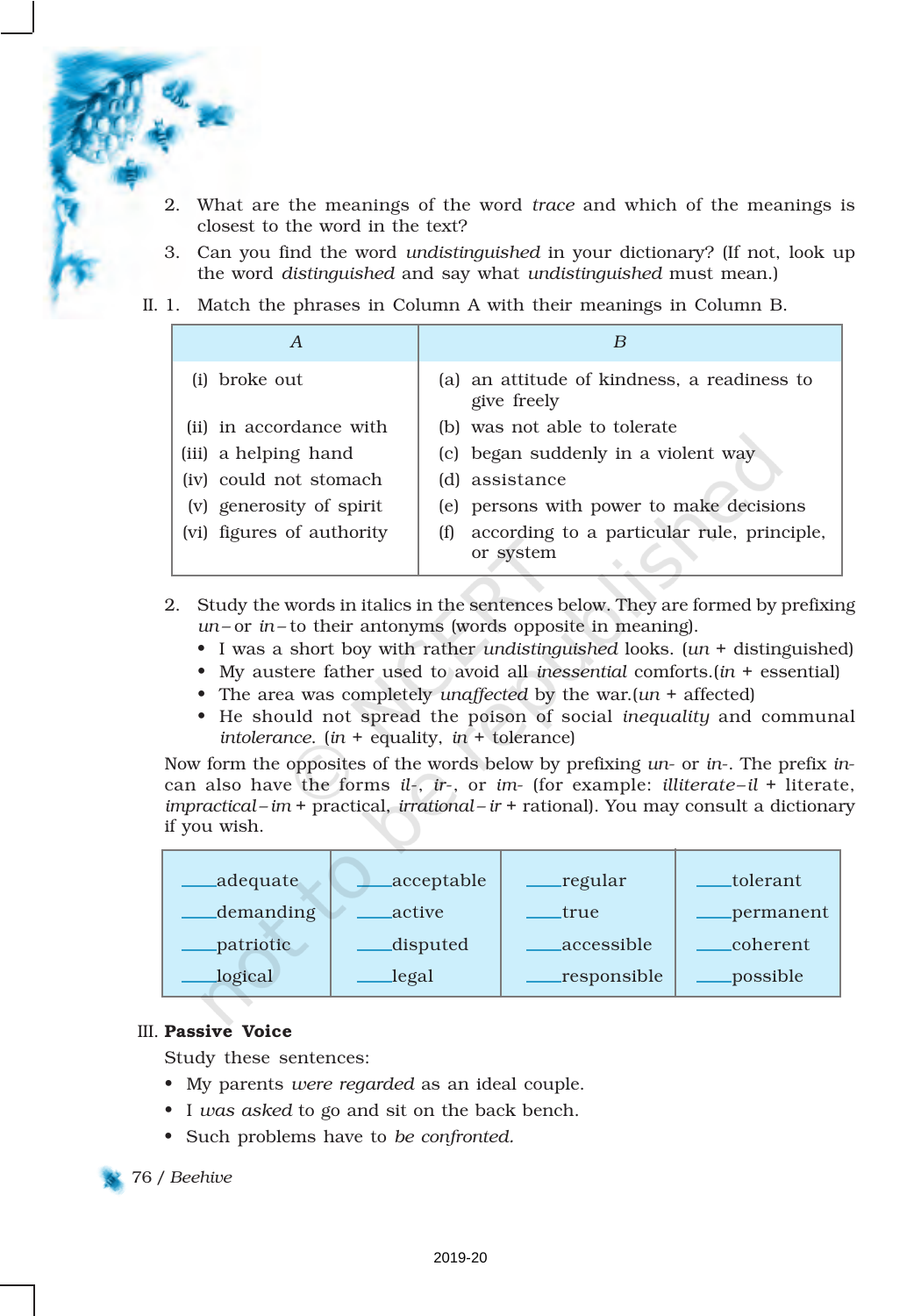



The italicised verbs in these sentences are made up of a form of the verb *be* and a past participle. (For example: *were* + regarded, *was* + asked, *be* + confronted) These sentences focus on *what happens*, rather than *who does what*. Notice that the doer of the action is not included in the sentences.

If necessary, we can mention the doer of the action in a *by-phrase*. For example:

- The tree was struck *by lightning*.
- The flag was unfurled *by the Chief Guest.*
- IV. Rewrite the sentences below, changing the verbs in brackets into the passive form.
	- 1. In yesterday's competition the prizes (give away) by the Principal.
	- 2. In spite of financial difficulties, the labourers (pay) on time.
	- 3. On Republic Day, vehicles (not allow) beyond this point.
	- 4. Second-hand books (buy and sell) on the pavement every Saturday.
	- 5. Elections to the Lok Sabha (hold) every five years.
	- 6. Our National Anthem (compose) Rabindranath Tagore.
- V. Rewrite the paragraphs below, using the correct form of the verb given in brackets.
	-

### 1. *How Helmets Came To Be Used in Cricket*

Nari Contractor was the Captain and an opening batsman for India in the 1960s. The Indian cricket team went on a tour to the West Indies in 1962. In a match against Barbados in Bridgetown, Nari Contractor (seriously injure and collapse). In those days helmets (not wear). Contractor (hit) on the head by a bouncer from Charlie Griffith. Contractor's skull (fracture). The entire team (deeply concern). The West Indies players (worry). Contractor (rush ) to hospital. He (accompany) by Frank Worrell, the Captain of the West Indies Team. Blood (donate) by the West Indies players. Thanks to the timely help, Contractor (save). Nowadays helmets (routinely use) against bowlers.

### 2. *Oil from Seeds*

Vegetable oils (make) from seeds and fruits of many plants growing all over the world, from tiny sesame seeds to big, juicy coconuts. Oil (produce) from cotton seeds, groundnuts, soya beans and sunflower seeds. Olive oil (use) for cooking, salad dressing etc. Olives (shake) from the trees and (gather) up, usually by hand. The olives (ground) to a thick paste which is spread onto special mats. Then the mats (layer) up on the pressing machine which will gently squeeze them to produce olive oil.



Let the class divide itself into three groups. Let each group take down one passage that the teacher dictates. Then put the passages together in the right order.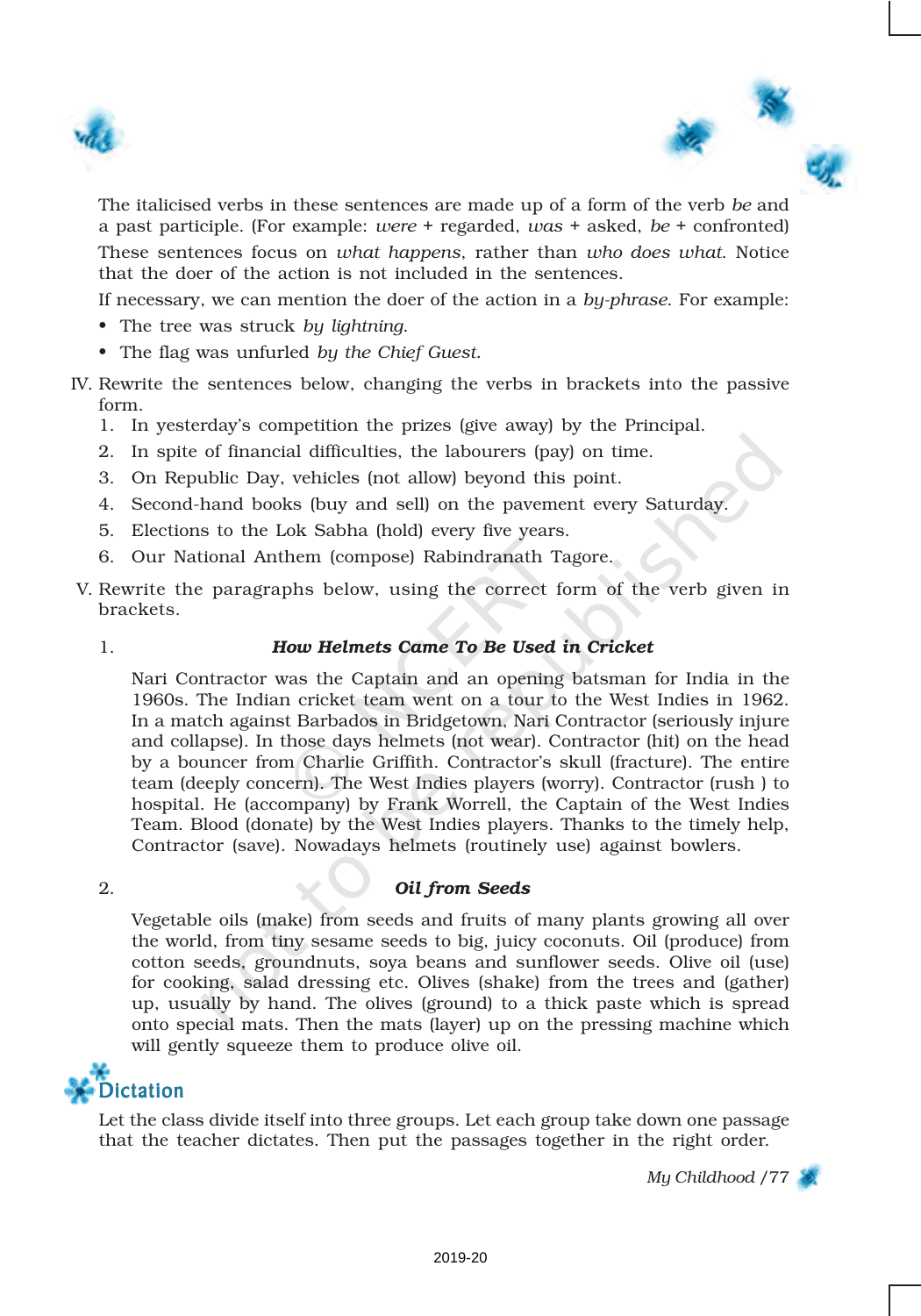



#### *To Sir, with Love*

1. From Rameswaram to the Rashtrapati Bhavan, it's been a long journey. Talking to Nona Walia on the eve of Teacher's Day, President Dr A.P.J. Abdul Kalam talks about life's toughest lessons learnt and his mission — being a teacher to the Indian youth. "A proper education would help nurture a sense of dignity and self-respect among our youth," says President Kalam.

There's still a child in him though, and he's still curious about learning new things. Life's a mission for President Kalam.

- 2. Nonetheless, he remembers his first lesson in life and how it changed his destiny. "I was studying in Standard V, and must have been all of 10. My teacher, Sri Sivasubramania Iyer was telling us how birds fly. He drew a diagram of a bird on the blackboard, depicting the wings, tail and the body with the head and then explained how birds soar to the sky. At the end of the class, I said I didn't understand. Then he asked the other students if they had understood, but nobody had understood how birds fly," he recalls.
- 3. "That evening, the entire class was taken to Rameswarm shore," the President continues. "My teacher showed us sea birds. We saw marvellous formations of them flying and how their wings flapped. Then my teacher asked us, 'Where is the birds' engine and how is it powered?' I knew then that birds are powered by their own life and motivation. I understood all about birds' dynamics. This was real teaching — a theoretical lesson coupled with a live practical example. Sri Siva Subramania Iyer was a great teacher."

That day, my future was decided. My destiny was changed. I knew my future had to be about flight and flight systems.

# Speaking

Here is a topic for you to

- 1. think about;
- 2. give your opinion on.

Find out what other people think about it. Ask your friends/seniors/parents to give you their opinion.

'Career Building Is the Only Goal of Education.'

or

'Getting a Good Job Is More Important than Being a Good Human Being.'

You can use the following phrases

- (i) while giving your opinion:
	- I think that ...
	- In my opinion ...
	- It seems to me that ...

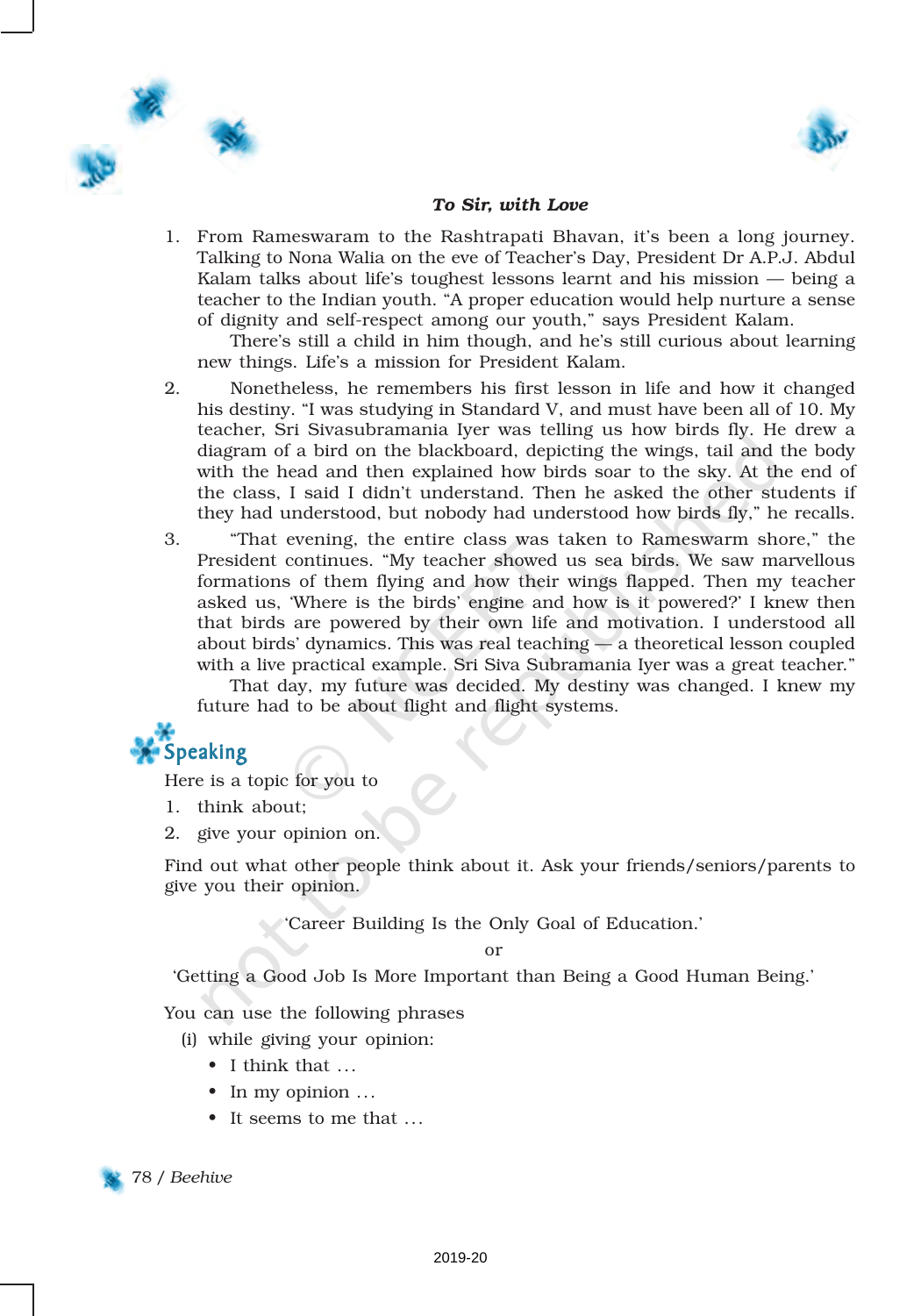

- I am of the view that ...
- As far as I know ...
- If you ask me ...

### (ii) saying what other people think:

- According to some ...
- Quite a few think ...
- Some others favour ...
- Thirty per cent of the people disagree ...
- Fifty per cent of them strongly feel ...

(iii) asking for others' opinions:

- What do you think about ...
- What do you think of ...
- What is your opinion about ...
- Do you agree ...
- Does this make you believe ...

# riting

Think and write a short account of what life in Rameswaram in the 1940s must have been like. (Were people rich or poor? Hard working or lazy? Hopeful of change, or resistant to it?).

> *Do your little bit of good where you are; it's those little bits of good put together that overwhelm the world.*

> > ARCHBISHOP DESMOND TUTU

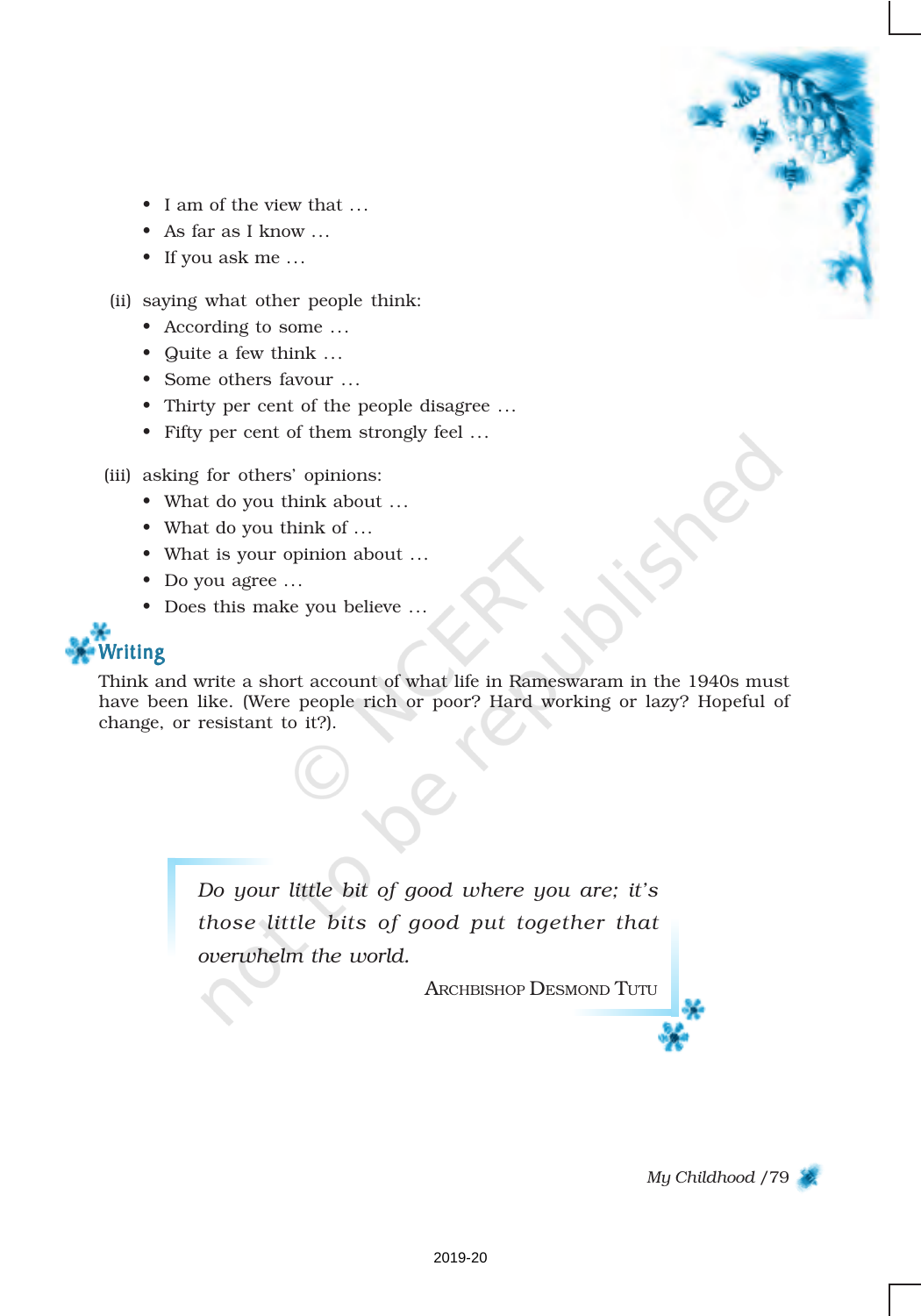

### No Men Are Foreign

*Have you ever thought of some people as strange, or other countries as 'foreign'? We have many ways of thinking of other people as different from 'us', as 'them.' 'They' may belong to a different country, or speak a different language. In this poem, however, the poet reminds us of the many ways in which we are all the same — for we are all human.*

Remember, no men are strange, no countries foreign Beneath all uniforms, a single body breathes Like ours: the land our brothers walk upon Is earth like this, in which we all shall lie.

They, too, aware of sun and air and water, Are fed by peaceful harvests, by war's long winter starv'd. Their hands are ours, and in their lines we read A labour not different from our own.

Remember they have eyes like ours that wake Or sleep, and strength that can be won By love. In every land is common life That all can recognise and understand.

Let us remember, whenever we are told To hate our brothers, it is ourselves That we shall dispossess, betray, condemn. Remember, we who take arms against each other

It is the human earth that we defile. Our hells of fire and dust outrage the innocence Of air that is everywhere our own, Remember, no men are foreign, and no countries strange.

JAMES KIRKUP